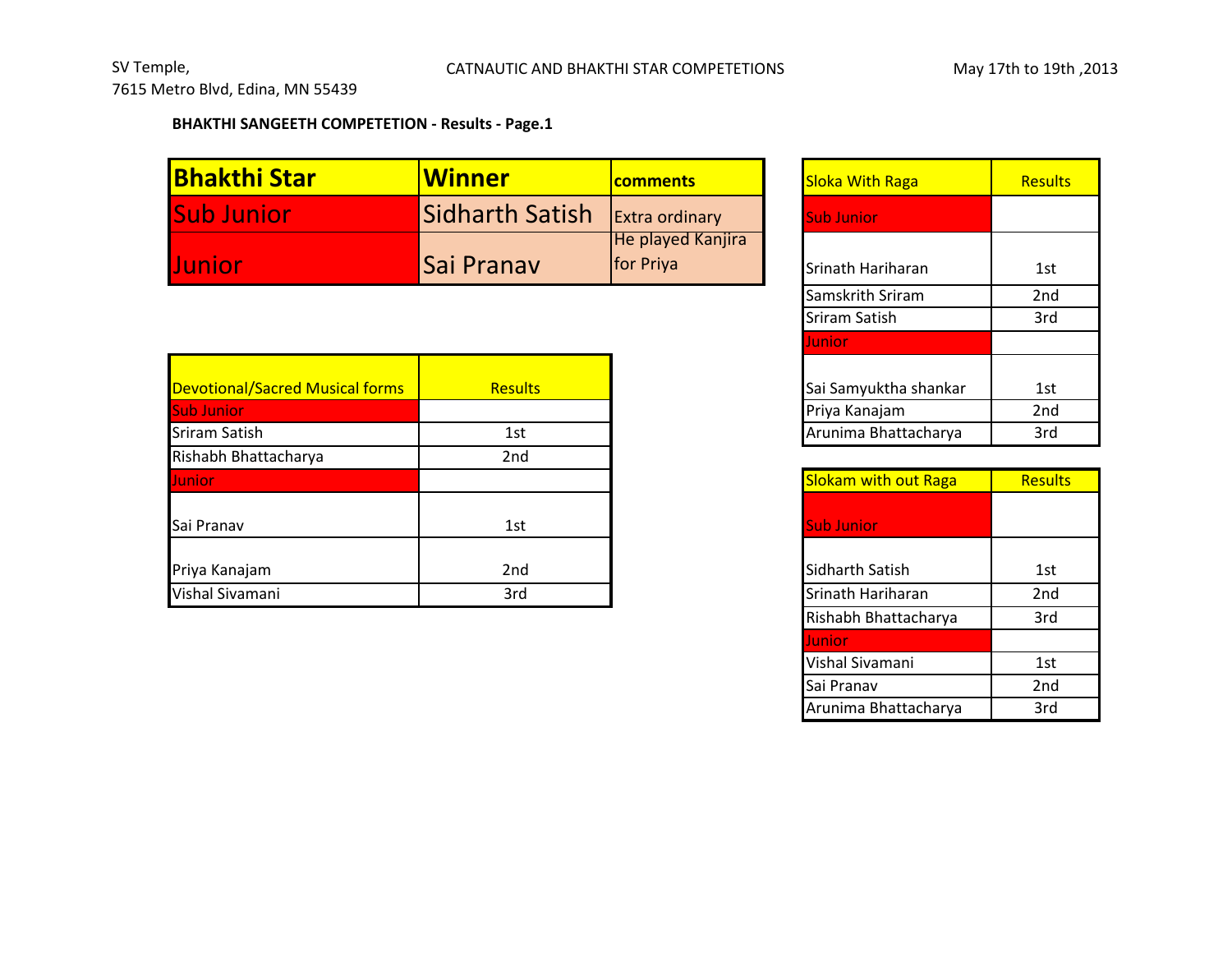## **BHAKTHI SANGEETH COMPETETION - Results - Page.2**

| Bhagavadgita         | <b>Results</b>  |
|----------------------|-----------------|
| <b>Sub Junior</b>    |                 |
| Sidharth Satish      | 1st             |
| Samskrith Sriram     | 2 <sub>nd</sub> |
| <b>Sriram Satish</b> | 2nd             |

| <u>Vishnu Sahasranamam</u> |                |
|----------------------------|----------------|
| /Suprabhatam               | <b>Results</b> |
| <b>Sub Junior</b>          |                |
| Sidharth Satish            | 1st            |
| Junior                     |                |
| Sai Pranav                 | 1st            |
| Arunima Bhattacharya       |                |
|                            | 2nd            |
| Meghana Sai                |                |
| Iragavarapu                | 3rd            |